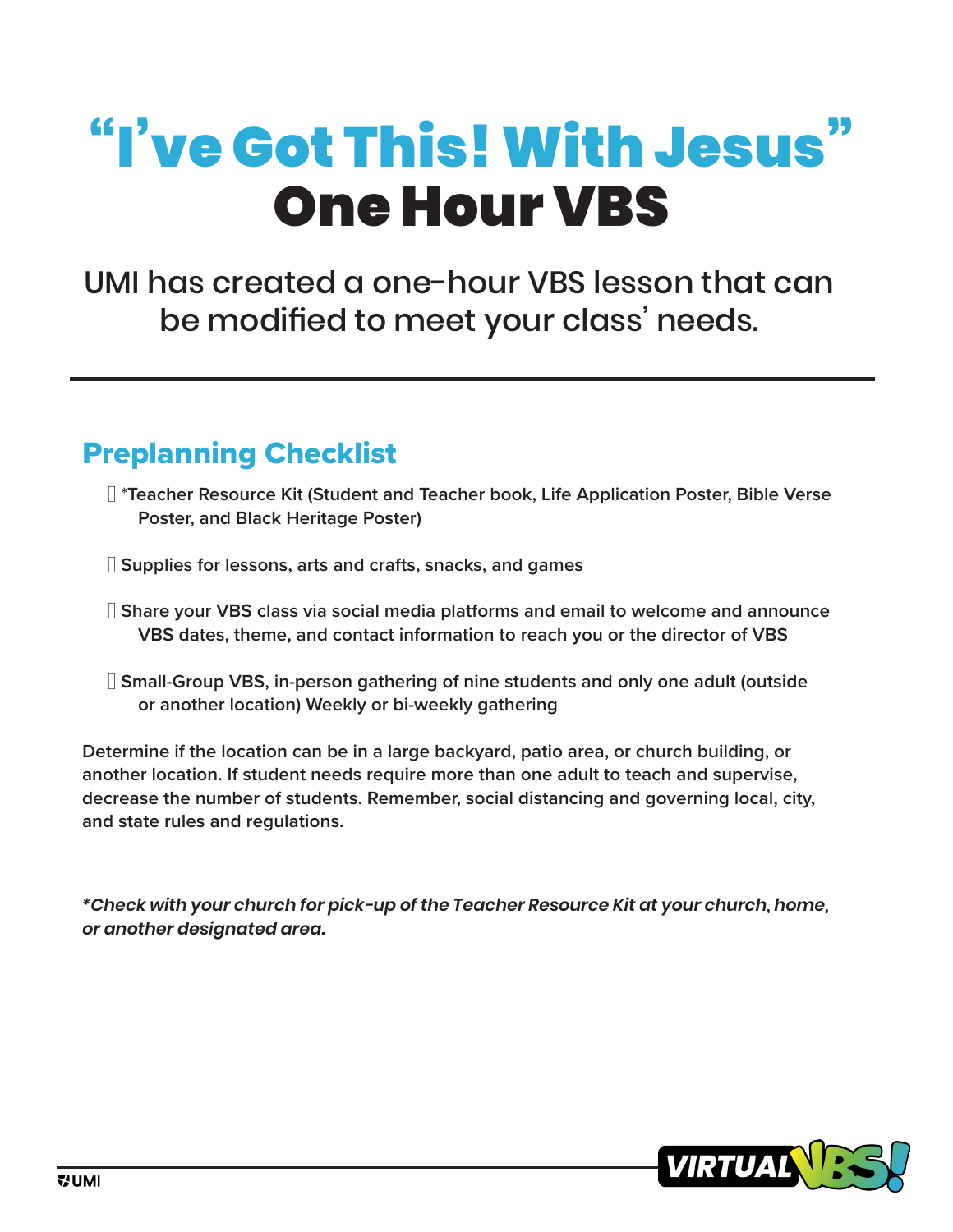#### VBS Lesson Outline Description and Times – Adjust to your VBS schedule

#### Welcome 3 Minutes

**Welcome to Vacation Bible School 2020, "I've Got This! With Jesus."** 

**Let's say loudly and proudly as we point our thumbs to ourselves, "I've Got This! With Jesus."**

**Our title and theme for VBS are based on Philippians 4:13. Suggestions: Read the Scripture or ask a student or play an audio of the Scripture.**

**"I've Got This! With Jesus," shares how Victory – Strength – Prayer – Praise in Christ are blessings and opportunities for families, individuals, churches, and communities to declare who Jesus is in their lives.**

#### Prayer 30 seconds

**Read, speak, or show a prayer**

#### Icebreaker 30 seconds

**Select an icebreaker from your teacher's book and modify it to meet the time limit of your lesson.** 

#### Life Application Story 10 minutes

**The "I've Got This! With Jesus," Life Application Story is an engaging story for students to apply to their everyday life situations. Questions are available for students to discuss.**

# Bible Verse Poster (Mastering Memory Verse)

**These posters reinforce Scripture memorization using colorful visuals. They can also serve as your "classroom" decorations. Teachers can utilize these posters to create games for the students that will aid in memory review.**

#### Introduce the Lesson 20 minutes

- **Summarize the lesson and the aims of the lesson.**
- **Share the Memory Verse Poster for the lesson use a teaching example from the teacher book to emphasize the Memory Verse Poster**
- **Scripture options: Read aloud, play audio, or read the Scripture reference and summarize the Scripture**
- **Highlight the biblical character, the theme of the lesson, background, and the key points**